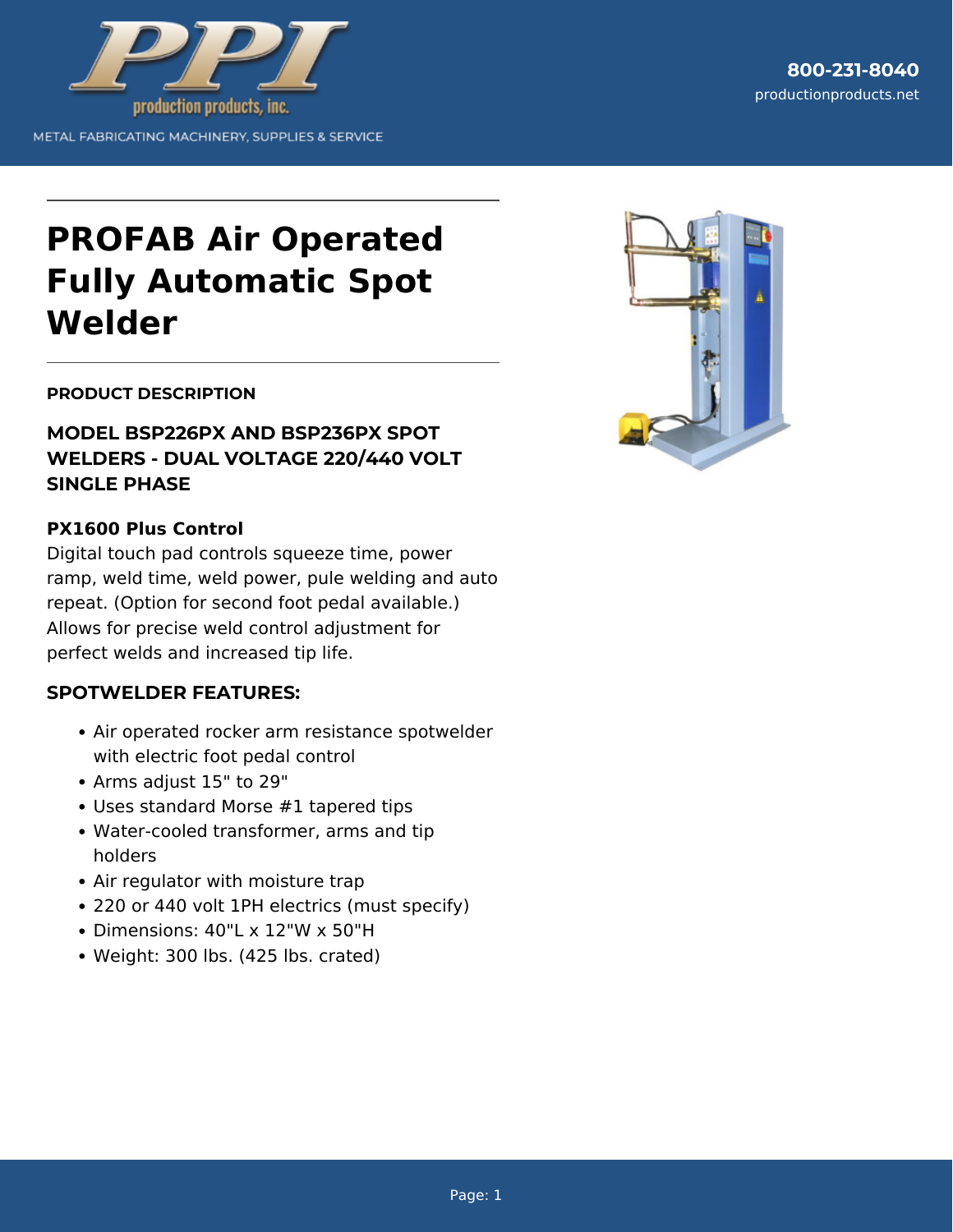

- METAL FABRICATING MACHINERY, SUPPLIES & SERVICE
	- 25 KVA or 35 KVA Capacity: 2 pcs 14 gauge
	- Custom lower arm design allows welding tubes as small as 2" diameter and no hoses to interfere with parts
	- Optional ProCool II coolant recirculator available (shown below)

# **[PROFAB Spot Welder PX1600 Quick Start Up](https://www.productionproducts.net/profab-spot-welder-px1600-quick-start-up-guide/) [Guide \(pre 2020\)](https://www.productionproducts.net/profab-spot-welder-px1600-quick-start-up-guide/) [PROFAB Spot Welder PX1700 Quick Start Up](https://www.productionproducts.net/profab-spot-welder-px1700-quick-start-up-guide/) [Guide \(2020\)](https://www.productionproducts.net/profab-spot-welder-px1700-quick-start-up-guide/) [PROFAB Spot Welder Manual](https://www.productionproducts.net/support/parts-diagrams/profab-spot-welder-manual/)**

# **PROCOOL II COOLANT RECIRCULATOR FEATURES:**

- Plastic water tank eliminates coolant contamination due to electrolysis or chemical reactions
- All units are plumbed with copper tubing and reinforced hose.
- New extended life pump features a direct drive power system reducing maintenance and vibration
- No external plumbing is required because of closed loop water system
- Self priming pump
- Easy change pump
- Strong rigid construction designed to support power unit
- Compact design
- Factory set at 50 psi adjustable to 80 psi
- 3 gallon reservoir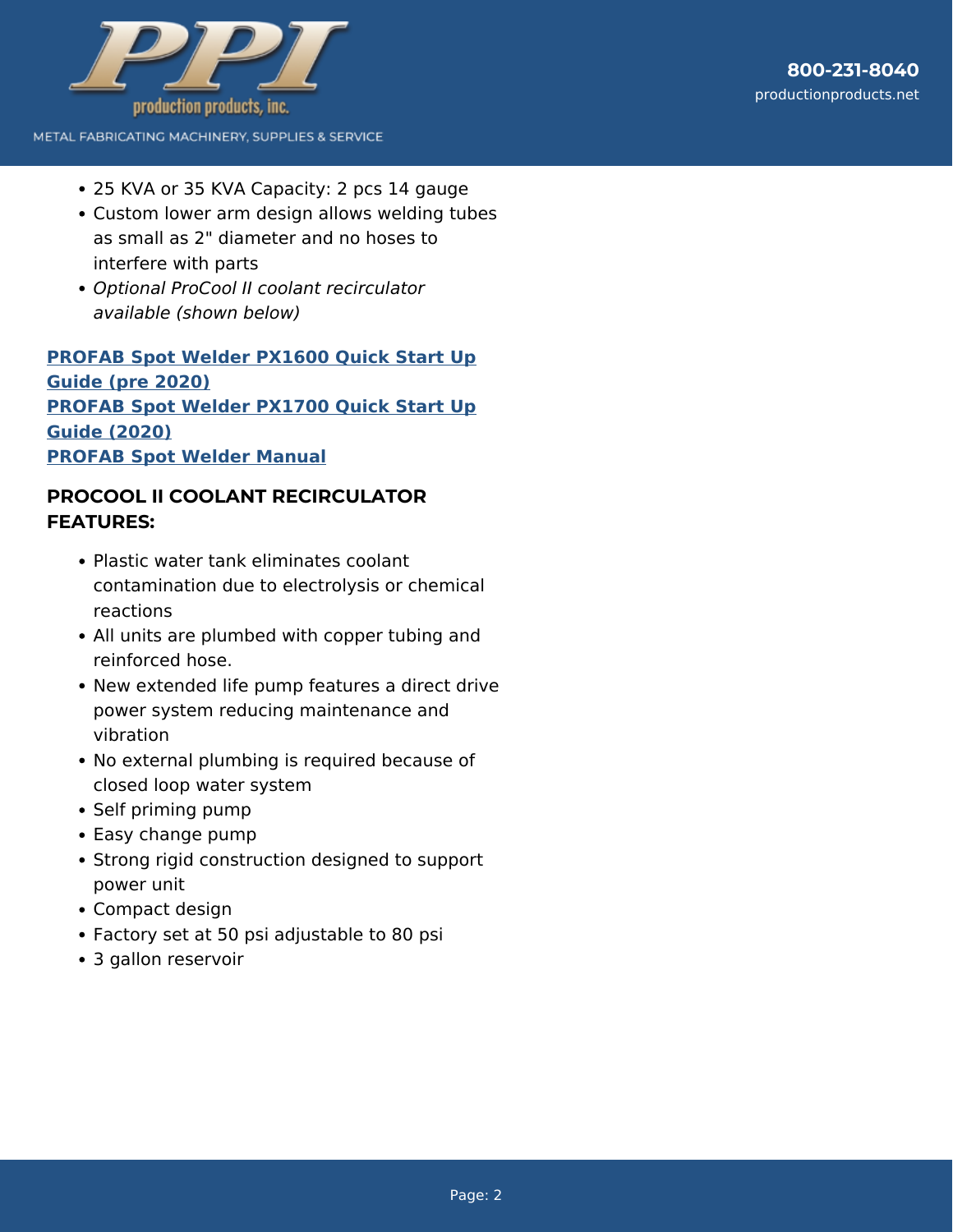

• Net weight: 37 lbs / 17 kg

The spot welder is now completely up and running, works perfectly. The electricians hook up the cooler to come on when I turn the welder on. Thanks for your assistance on this piece of equipment. I'm sure we will be ordering more shop toys soon. P. Sturges-

Looking for a great alternative to the Pei Point spot welder? This is it!

### **ADDITIONAL INFORMATION**

| Weight              | 300 lbs                                       |
|---------------------|-----------------------------------------------|
| <b>Dimensions</b>   | $40 \times 12 \times 50$ in                   |
| <b>Voltage</b>      | 656, 657                                      |
| Capacity            | 25 KVA, 35 KVA                                |
| <b>Recirculator</b> | None, ProCool II Coolant<br>Recirculator      |
|                     | <b>Manufacturer</b> Production Products, Inc. |
| <b>Brand</b>        | PROFAB                                        |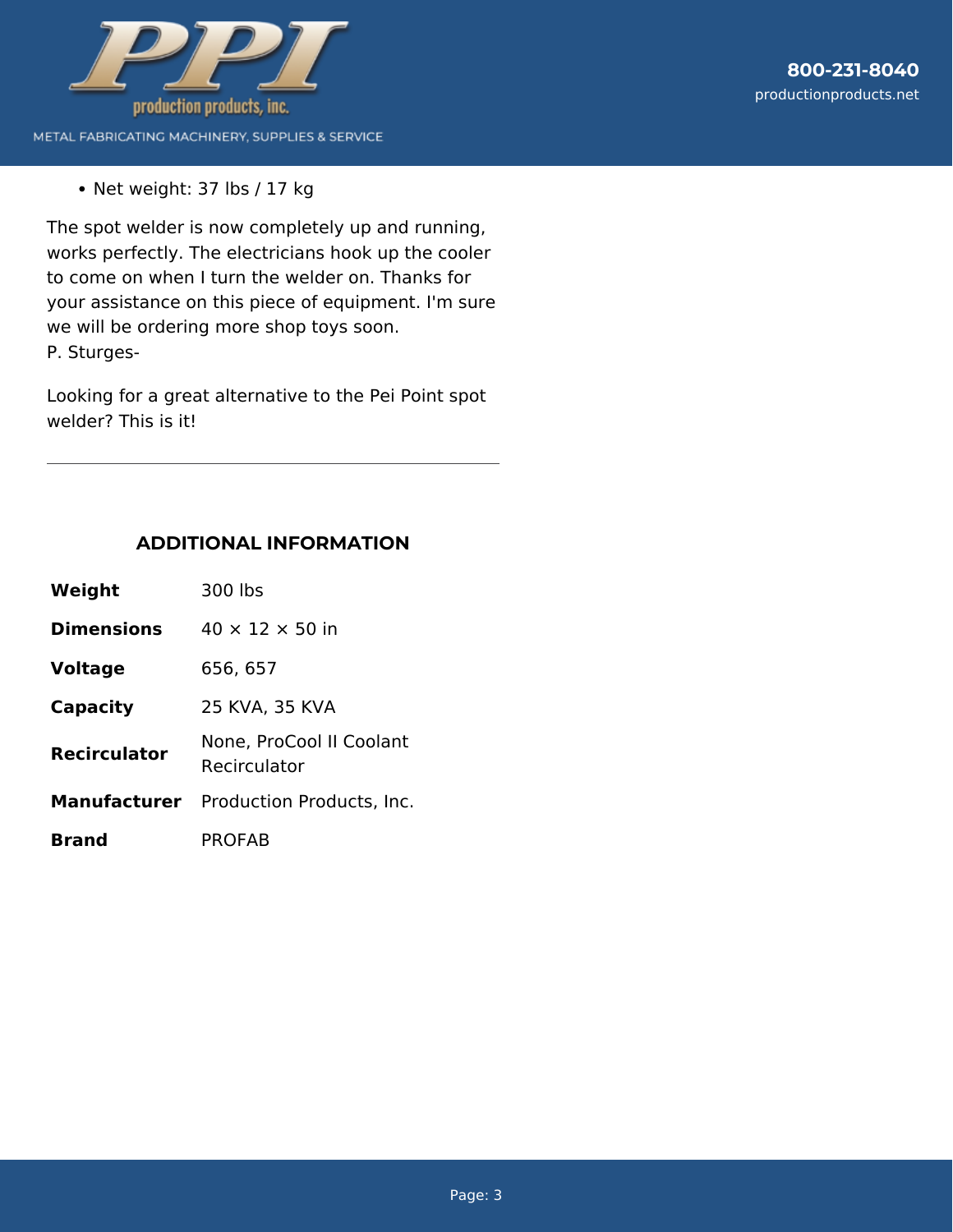

# **VARIATIONS**

| Image | <b>SKU</b>            | <b>Price</b> | <b>Description</b> | <b>Voltage</b>                      |               | <b>Capacity Recirculator</b>          |
|-------|-----------------------|--------------|--------------------|-------------------------------------|---------------|---------------------------------------|
|       | MAWLD-0200 \$7,525.00 |              |                    | 440 Volts<br>Single Phase<br>40 Amp | <b>35 KVA</b> | ProCool II<br>Coolant<br>Recirculator |
|       | MAWLD-0200 \$6,650.00 |              |                    | 440 Volts<br>Single Phase<br>40 Amp | <b>35 KVA</b> | None                                  |
|       | MAWLD-0200 \$7,525.00 |              |                    | 220 Volts<br>Single Phase<br>80 Amp | 35 KVA        | ProCool II<br>Coolant<br>Recirculator |
|       | MAWLD-0200 \$6,650.00 |              |                    | 220 Volts<br>Single Phase<br>80 Amp | <b>35 KVA</b> | <b>None</b>                           |
|       | MAWLD-0202 \$6,625.00 |              |                    | 220 Volts<br>Single Phase<br>80 Amp | <b>25 KVA</b> | ProCool II<br>Coolant<br>Recirculator |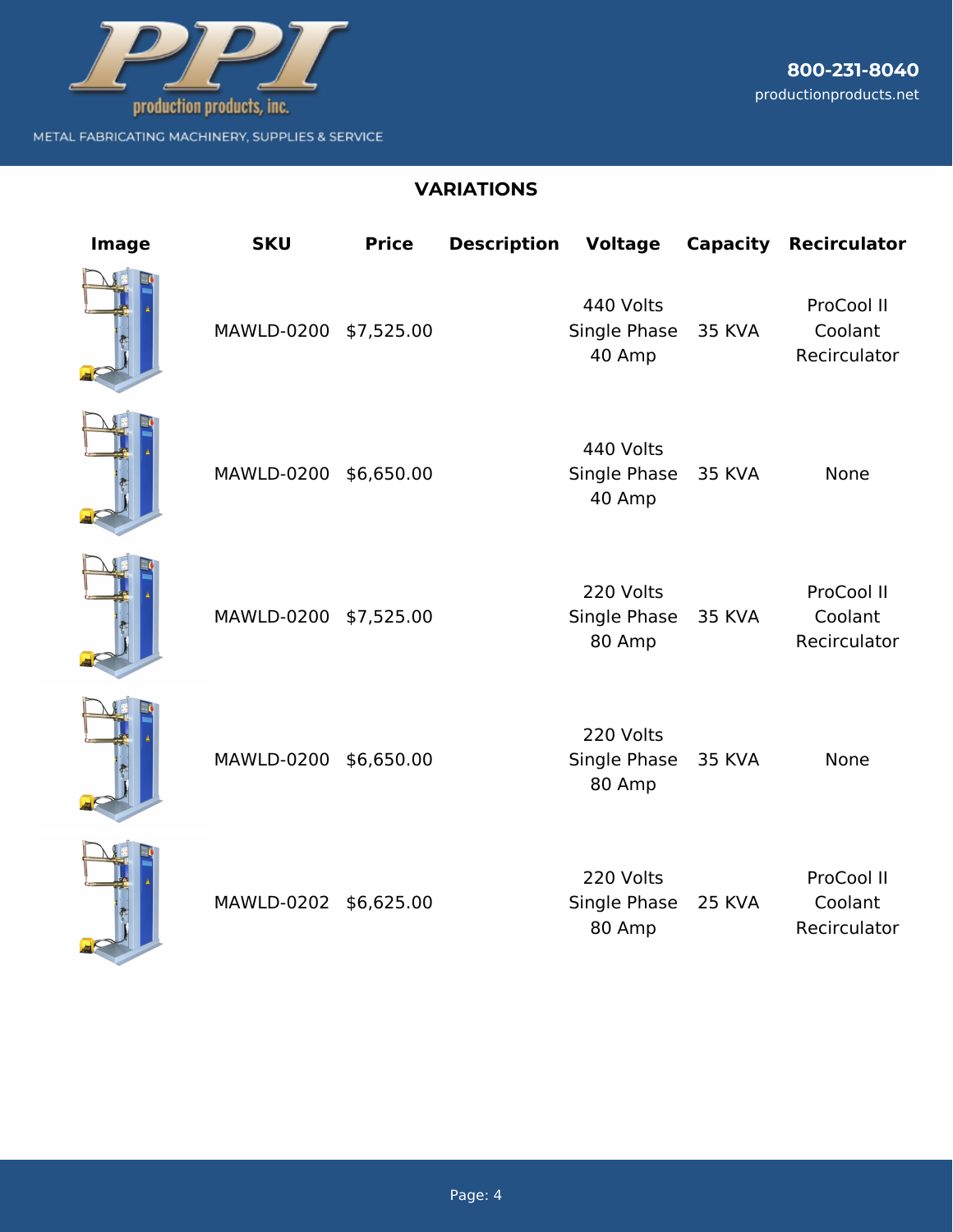

**800-231-8040** productionproducts.net

| Image | <b>SKU</b>            | <b>Price</b> | <b>Description</b> | Voltage                                    |        | <b>Capacity Recirculator</b>          |
|-------|-----------------------|--------------|--------------------|--------------------------------------------|--------|---------------------------------------|
|       | MAWLD-0201 \$5,550.00 |              |                    | 220 Volts<br>Single Phase 25 KVA<br>80 Amp |        | <b>None</b>                           |
|       | MAWLD-0203 \$5,550.00 |              |                    | 440 Volts<br>Single Phase 25 KVA<br>40 Amp |        | None                                  |
|       | MAWLD-0204 \$6,425.00 |              |                    | 440 Volts<br>Single Phase<br>40 Amp        | 25 KVA | ProCool II<br>Coolant<br>Recirculator |

# **PRODUCT DESCRIPTION**

# **MODEL BSP226PX AND BSP236PX SPOT WELDERS - DUAL VOLTAGE 220/440 VOLT SINGLE PHASE**

### **PX1600 Plus Control**

Digital touch pad controls squeeze time, power ramp, weld time, weld power, pule welding and auto repeat. (Option for second foot pedal available.) Allows for precise weld control adjustment for perfect welds and increased tip life.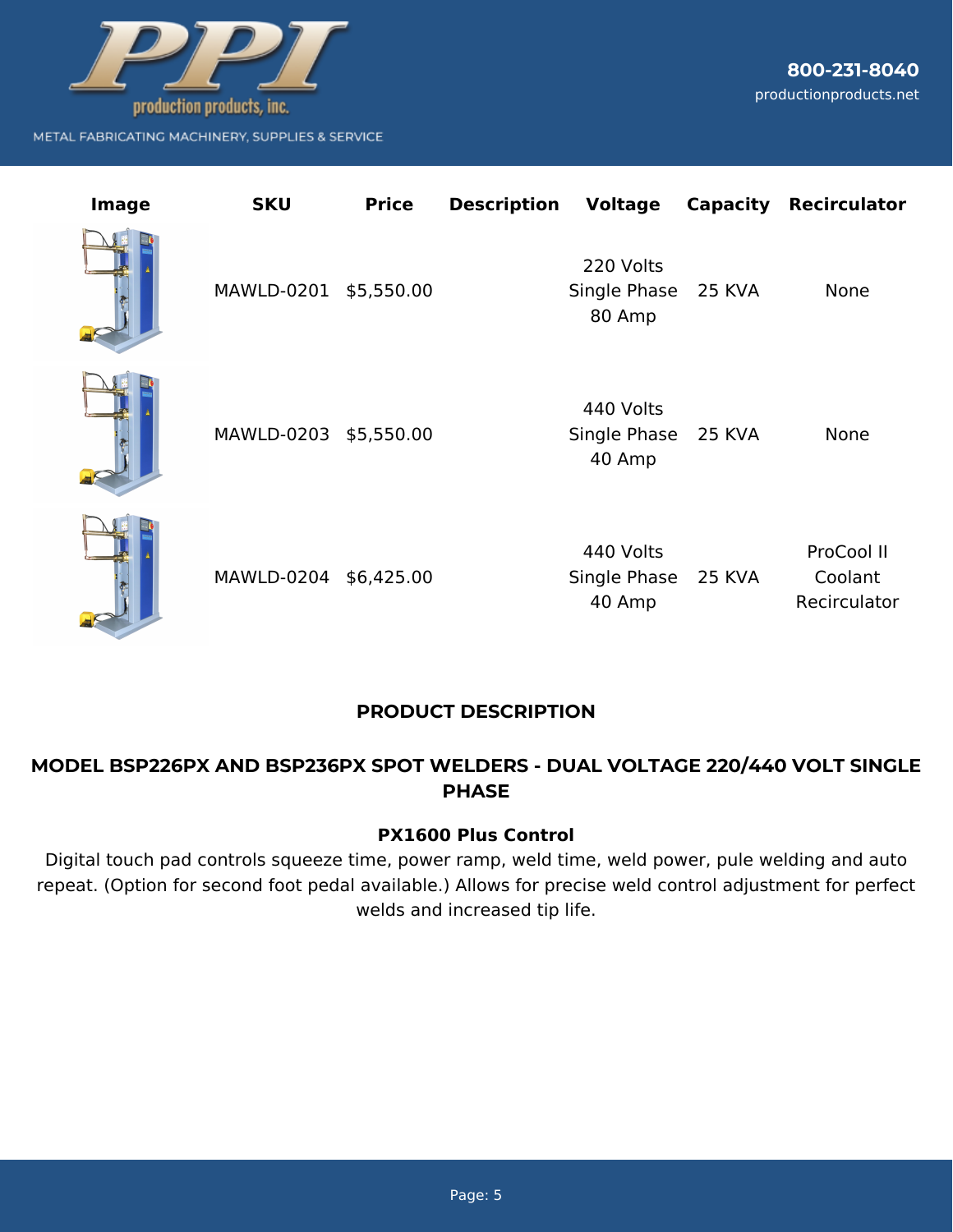

### **SPOTWELDER FEATURES:**

- Air operated rocker arm resistance spotwelder with electric foot pedal control
	- Arms adjust 15" to 29"
	- Uses standard Morse #1 tapered tips
	- Water-cooled transformer, arms and tip holders
		- Air regulator with moisture trap
		- 220 or 440 volt 1PH electrics (must specify)
			- Dimensions: 40"L x 12"W x 50"H
			- Weight: 300 lbs. (425 lbs. crated)
		- 25 KVA or 35 KVA Capacity: 2 pcs 14 gauge
- Custom lower arm design allows welding tubes as small as 2" diameter and no hoses to interfere with parts
	- Optional ProCool II coolant recirculator available (shown below)

## **[PROFAB Spot Welder PX1600 Quick Start Up Guide \(pre 2020\)](https://www.productionproducts.net/profab-spot-welder-px1600-quick-start-up-guide/) [PROFAB Spot Welder PX1700 Quick Start Up Guide \(2020\)](https://www.productionproducts.net/profab-spot-welder-px1700-quick-start-up-guide/) [PROFAB Spot Welder Manual](https://www.productionproducts.net/support/parts-diagrams/profab-spot-welder-manual/)**

### **PROCOOL II COOLANT RECIRCULATOR FEATURES:**

- Plastic water tank eliminates coolant contamination due to electrolysis or chemical reactions
	- All units are plumbed with copper tubing and reinforced hose.
- New extended life pump features a direct drive power system reducing maintenance and vibration
	- No external plumbing is required because of closed loop water system
		- Self priming pump
		- Easy change pump
		- Strong rigid construction designed to support power unit
			- Compact design
			- Factory set at 50 psi adjustable to 80 psi
				- 3 gallon reservoir
				- Net weight: 37 lbs / 17 kg

The spot welder is now completely up and running, works perfectly. The electricians hook up the cooler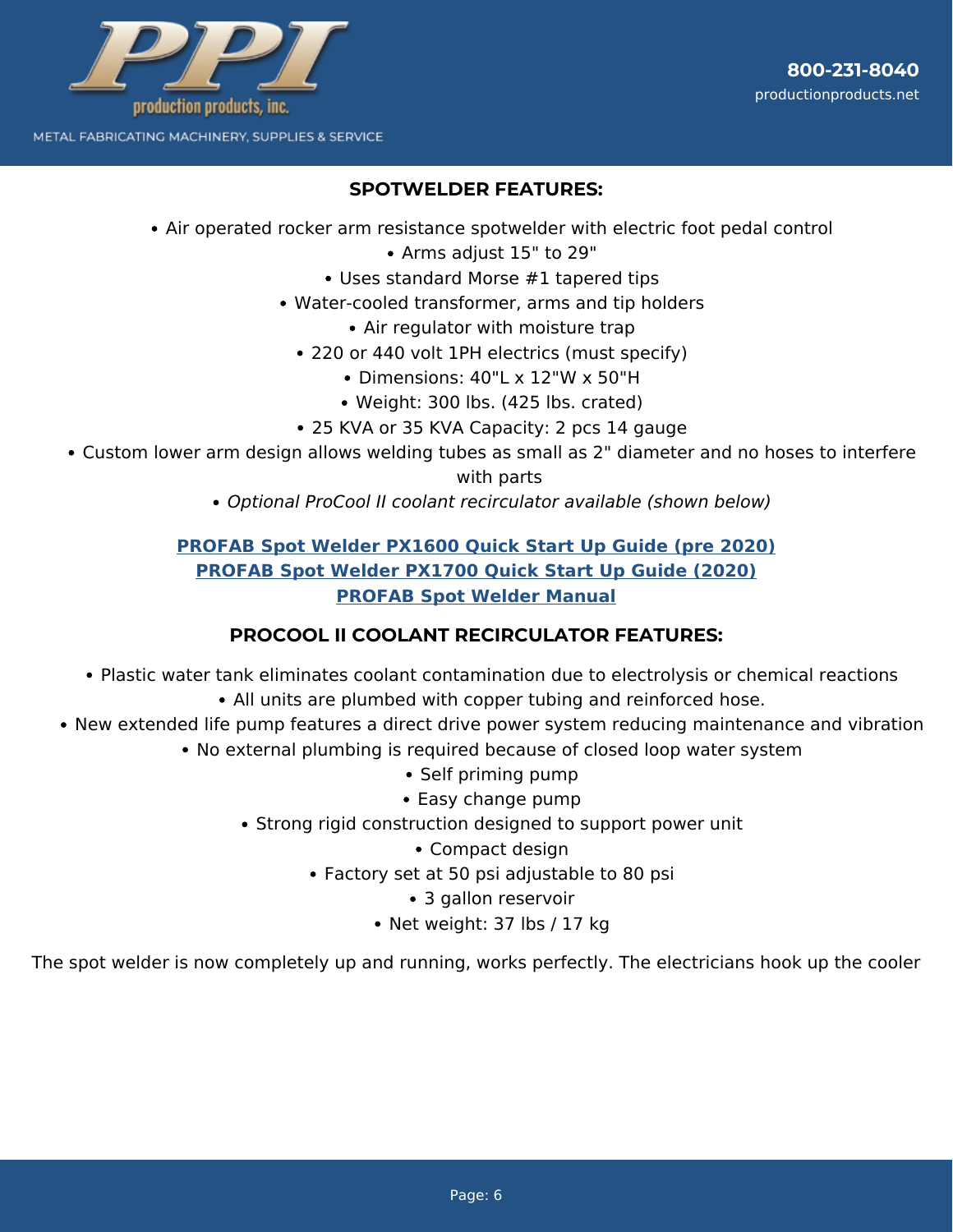

to come on when I turn the welder on. Thanks for your assistance on this piece of equipment. I'm sure we will be ordering more shop toys soon. P. Sturges-

Looking for a great alternative to the Pei Point spot welder? This is it!